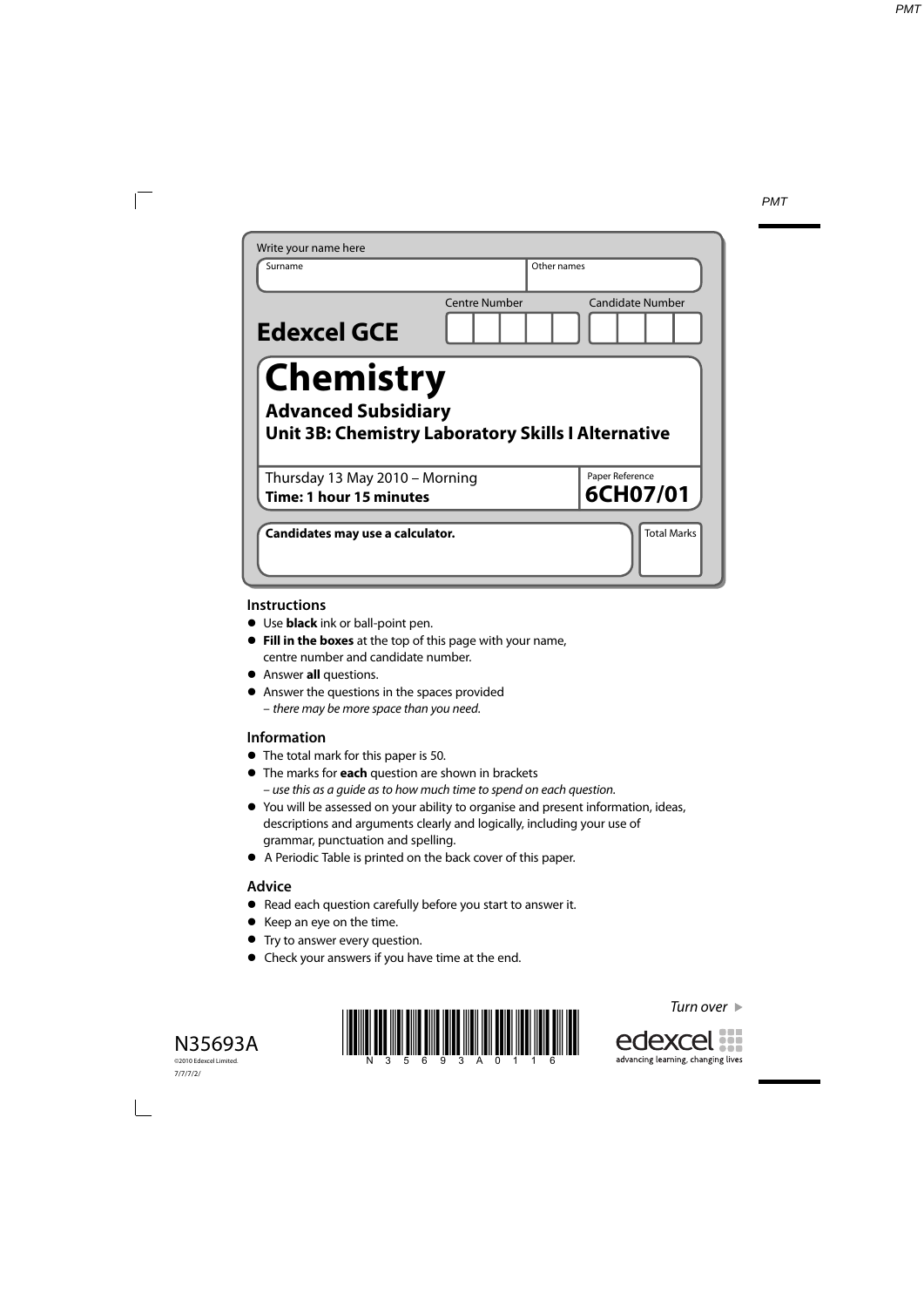|              | Compound A is a white solid that contains one Group 1 cation and one anion.                                      |     |
|--------------|------------------------------------------------------------------------------------------------------------------|-----|
| $(a)$ $(i)$  | Describe how you would carry out a flame test on compound A.                                                     | (3) |
|              |                                                                                                                  |     |
|              |                                                                                                                  |     |
|              |                                                                                                                  |     |
|              | (ii) In a flame test, compound A gives a red flame. Deduce the formula of the<br>cation present.                 | (1) |
|              |                                                                                                                  |     |
|              | (b) On prolonged strong heating, compound A forms a white solid, B, and a gas. The<br>gas turns limewater milky. |     |
| (i)          | Identify, by name or formula, the compound that is dissolved in water to make<br>limewater.                      | (1) |
|              |                                                                                                                  |     |
|              | (ii) Suggest the formula for the anion in compound A. Justify your answer.                                       | (2) |
|              |                                                                                                                  |     |
|              |                                                                                                                  |     |
|              |                                                                                                                  |     |
|              |                                                                                                                  |     |
|              |                                                                                                                  |     |
| $\mathbf{2}$ | <u> II (IIII DIIII DIIII QITTE IIIII) IBII DUIT (ISBI IIIII DIII IBBI</u>                                        |     |

 $\sqrt{2}$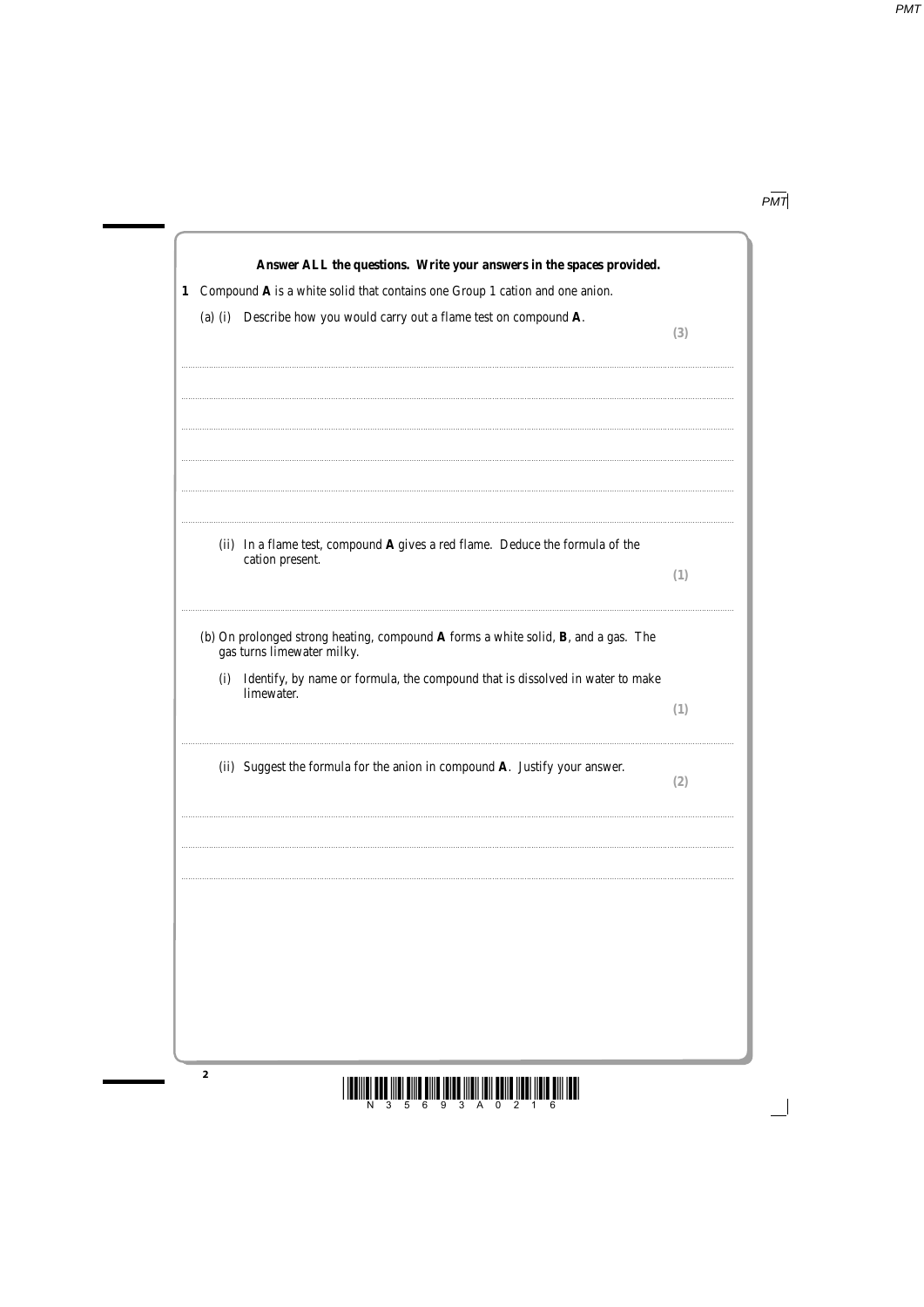| (c) When water is added to the white solid, <b>B</b> , it dissolves completely and<br>exothermically to form solution C. |     |
|--------------------------------------------------------------------------------------------------------------------------|-----|
| Identify, by name or formula, the anion present in <b>B</b> .<br>(i)                                                     | (1) |
| (ii) Identify, by name or formula, the anion present in $C$ .                                                            | (1) |
| (iii) Suggest a test for the anion present in C. Give the result of your test.                                           | (2) |
| <b>Result</b>                                                                                                            |     |
| (d) Suggest the formula of compound A.                                                                                   | (1) |
| (Total for Question $1 = 12$ marks)                                                                                      |     |
|                                                                                                                          |     |
|                                                                                                                          |     |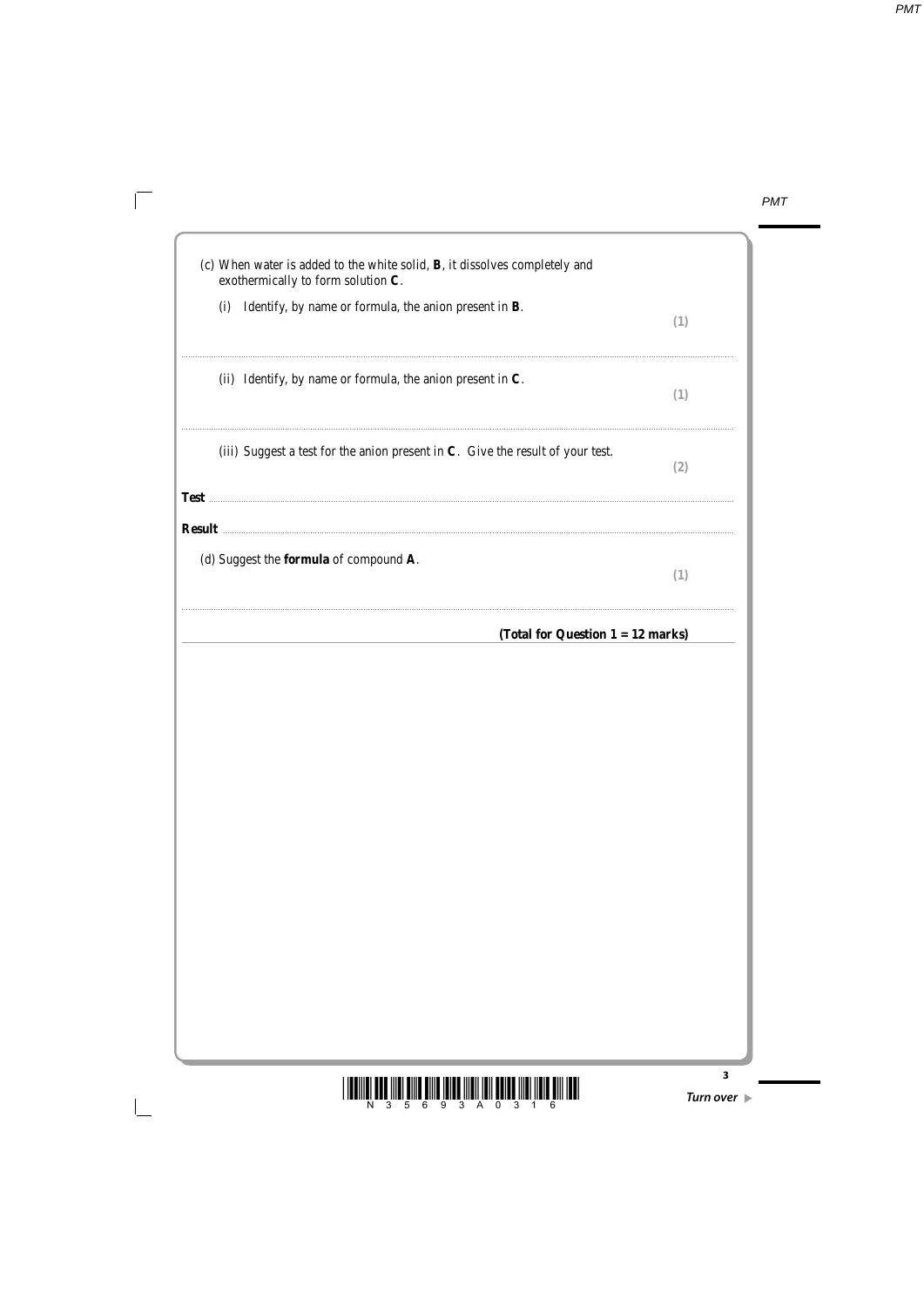|     | (a) A hot aqueous solution of silver nitrate is added to each halogenoalkane. Both<br>halogenoalkanes react to form a yellow precipitate. |     |
|-----|-------------------------------------------------------------------------------------------------------------------------------------------|-----|
| (i) | Identify, by name or formula, this yellow precipitate.                                                                                    | (1) |
|     | (ii) The isomers have relative molecular mass 169.9. Deduce the molecular formula<br>of the isomers.                                      |     |
|     |                                                                                                                                           | (1) |
|     |                                                                                                                                           |     |
|     |                                                                                                                                           |     |
|     |                                                                                                                                           |     |
|     | (iii) Halogenoalkane P forms the yellow precipitate faster than halogenoalkane Q.<br>Draw a displayed formula for halogenoalkane P.       | (1) |
|     |                                                                                                                                           |     |
|     |                                                                                                                                           |     |
|     |                                                                                                                                           |     |
|     | (iv) Give the name or structural formula of the alcohol, $\bf{R}$ , formed by the reaction of                                             |     |
|     | halogenoalkane, P, with hot aqueous silver nitrate.                                                                                       | (1) |
|     |                                                                                                                                           |     |
|     |                                                                                                                                           |     |
|     |                                                                                                                                           |     |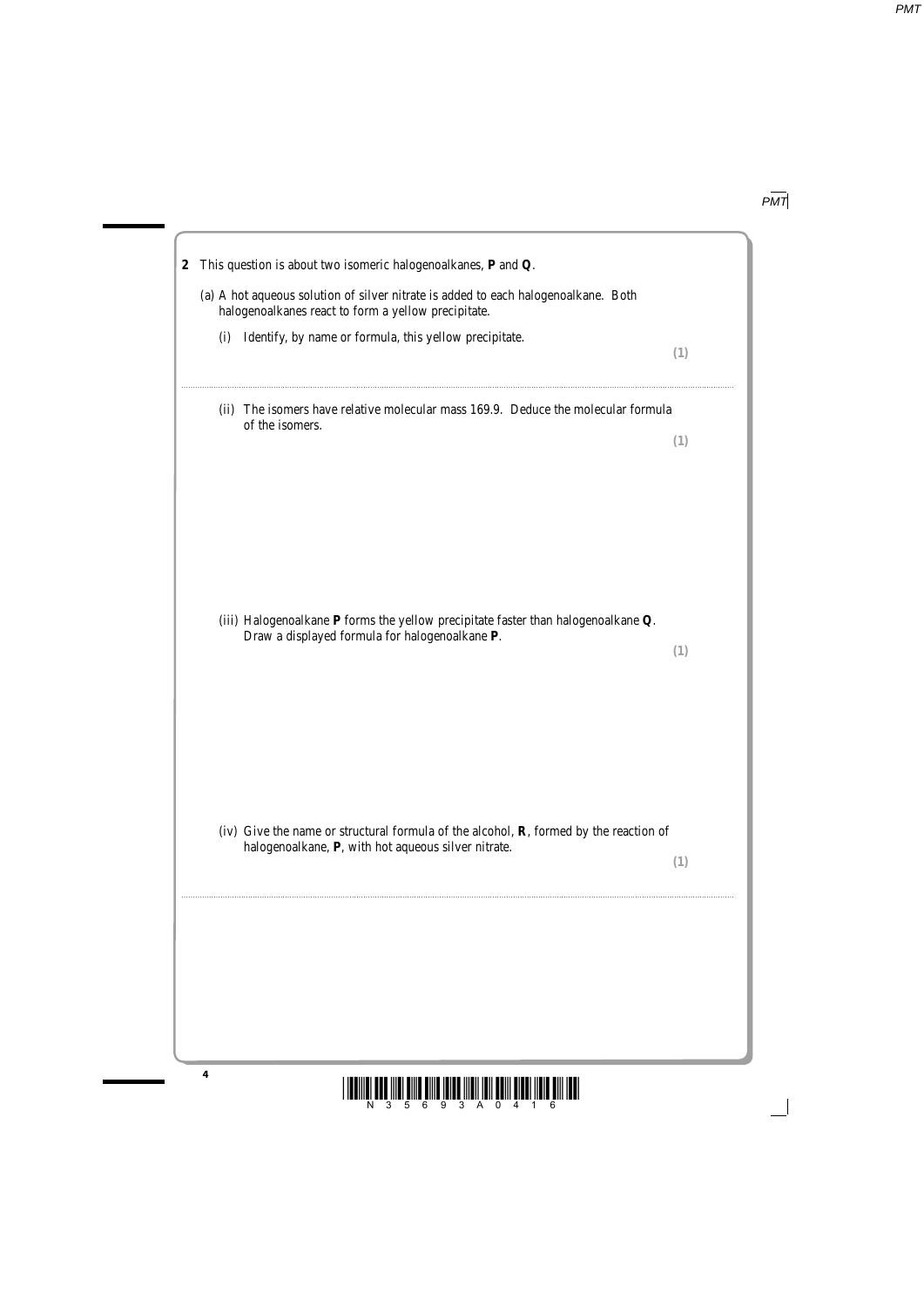|     | (Total for Question $2 = 8$ marks)                                                   |     |
|-----|--------------------------------------------------------------------------------------|-----|
|     | (iii) Give the type of reaction involved in the conversion of $\bf{R}$ to $\bf{S}$ . | (1) |
|     | (ii) Give the <b>name</b> of <b>S</b> .                                              | (1) |
|     |                                                                                      | (2) |
| (i) | Give the colour change you would expect to see.                                      |     |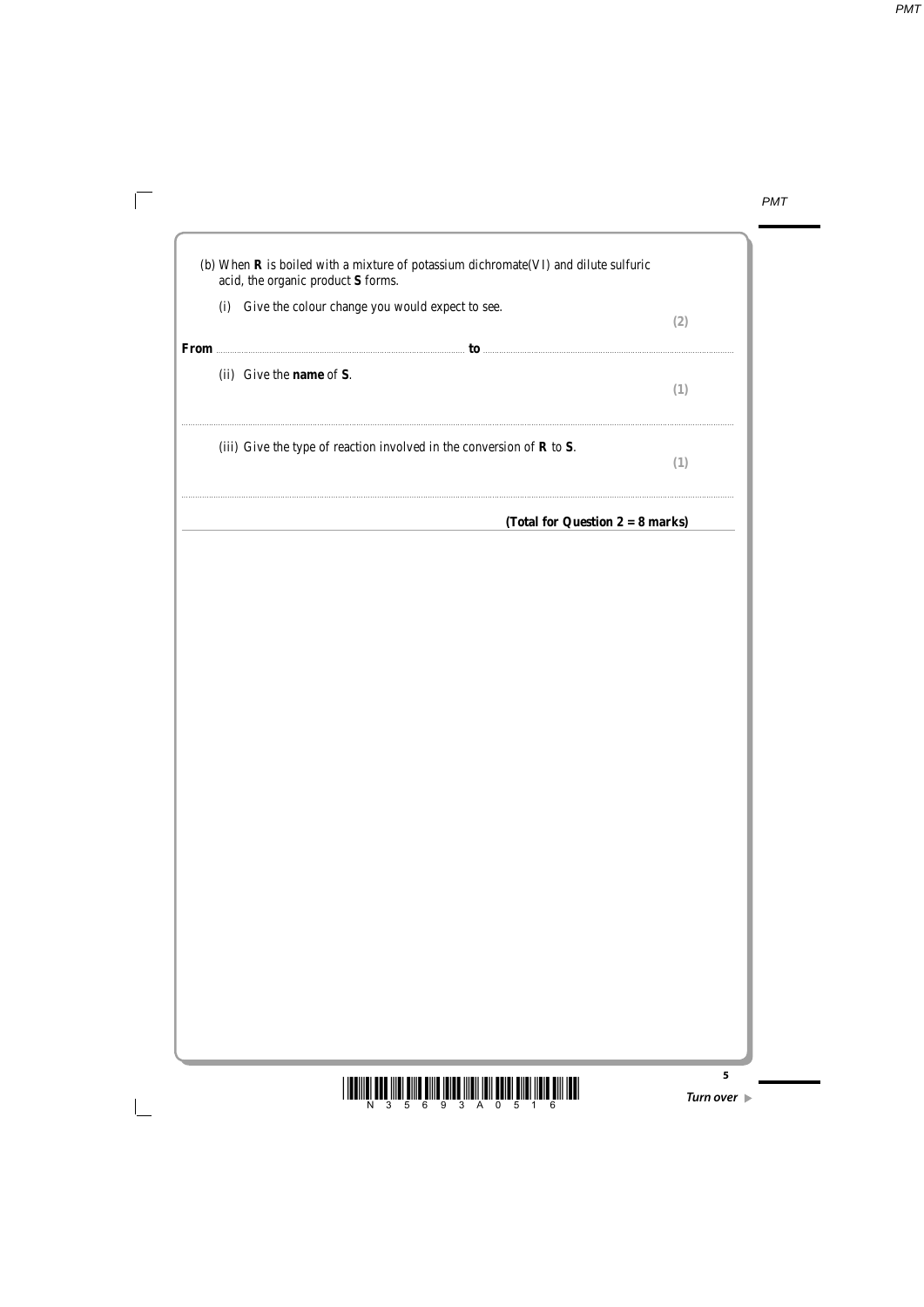**BLANK PAGE** 

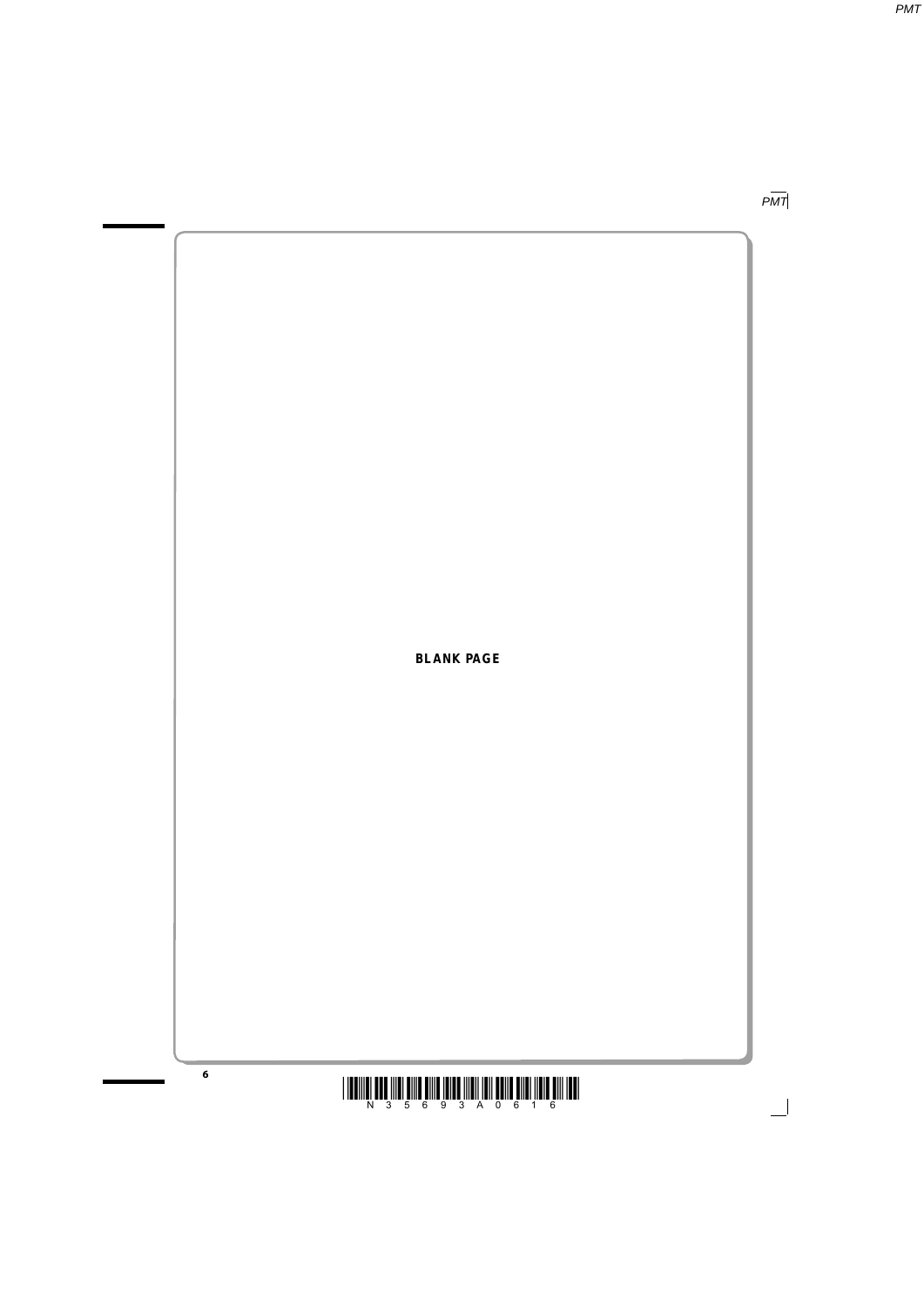| 3 |                     | The purity of a sample of potassium iodate $(V)$ was determined by titration.                                                                             |              |                |                |     |
|---|---------------------|-----------------------------------------------------------------------------------------------------------------------------------------------------------|--------------|----------------|----------------|-----|
|   |                     | The steps of the experimental procedure are as follows.                                                                                                   |              |                |                |     |
|   |                     | 1. 0.100 g of the sample was dissolved in water in a beaker and the solution made up to<br>$100 \text{ cm}^3$ in an appropriate flask.                    |              |                |                |     |
|   | conical flask.      | 2. A 10.0 cm <sup>3</sup> portion of this solution of potassium iodate(V) was transferred to a                                                            |              |                |                |     |
|   |                     | 3. An excess of both potassium iodide solution and sulfuric acid were then added to the<br>conical flask. This produced a solution, T, containing iodine. |              |                |                |     |
|   | suitable indicator. | 4. Solution T was titrated with $0.0200$ mol dm <sup>-3</sup> sodium thiosulfate solution using a                                                         |              |                |                |     |
|   |                     | 5. Steps 2, 3 and 4 were repeated twice.                                                                                                                  |              |                |                |     |
|   | $(a)$ (i)           | Name the piece of apparatus used to remove the $10.0 \text{ cm}^3$ portions of<br>potassium iodate $(V)$ solution (step 2).                               |              |                |                | (1) |
|   |                     | (ii) Name the indicator you would use for the titration and give the colour change<br>you would expect to see (step 4).                                   |              |                |                | (2) |
|   | <b>Indicator</b>    |                                                                                                                                                           |              |                |                |     |
|   |                     |                                                                                                                                                           |              |                |                |     |
|   |                     | (b) The following results were obtained for the titrations.                                                                                               |              |                |                |     |
|   |                     | <b>Titration number</b>                                                                                                                                   | $\mathbf{1}$ | $\overline{2}$ | $\overline{3}$ |     |
|   |                     | Final burette reading $/cm3$                                                                                                                              | 19.50        | 33.20          | 46.95          |     |
|   |                     | Initial burette reading $/cm3$                                                                                                                            | 5.00         | 19.50          | 33.20          |     |
|   | Titre / $cm3$       |                                                                                                                                                           |              |                |                |     |

(i) Complete the table by calculating the titres.

**(1)**

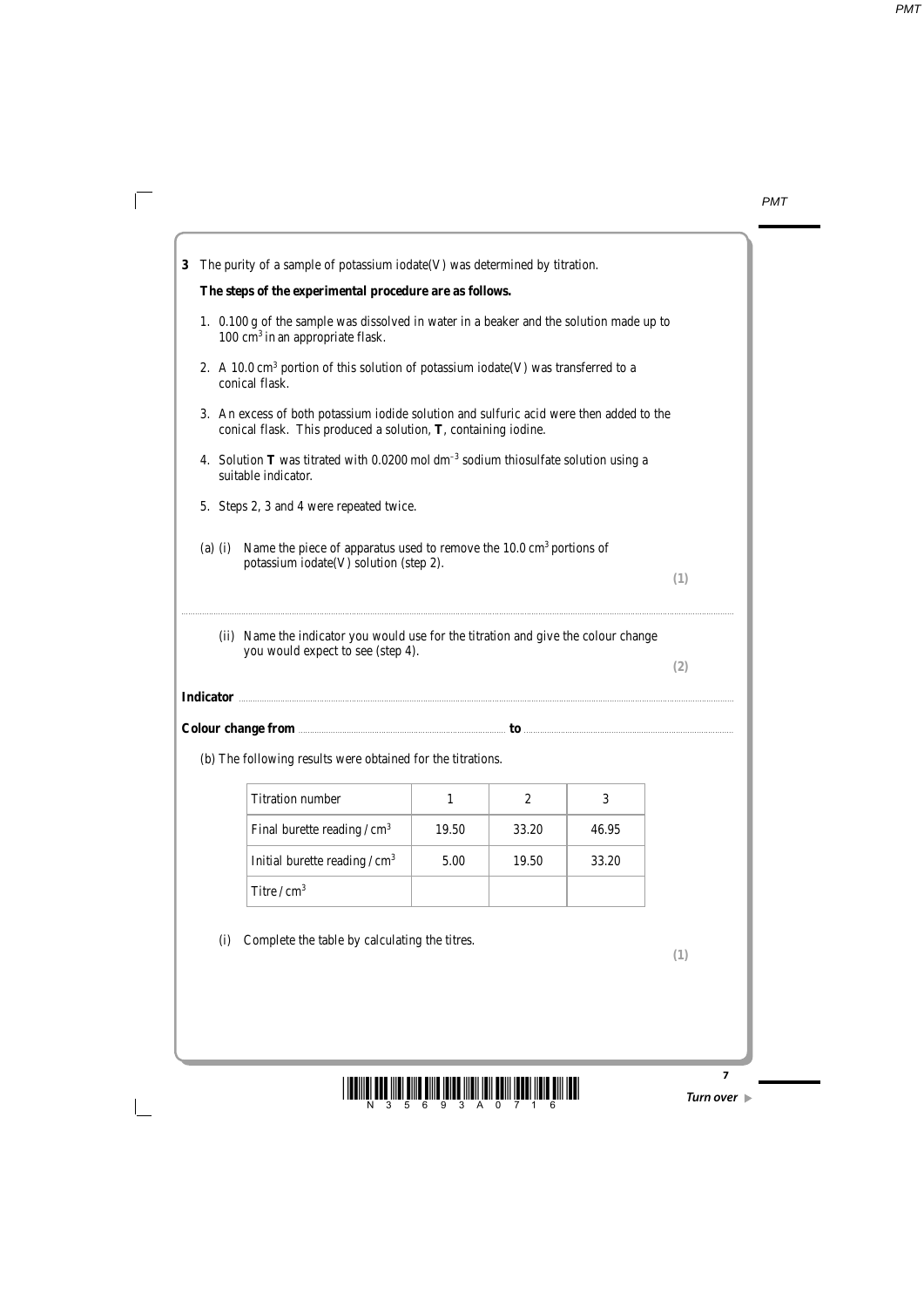

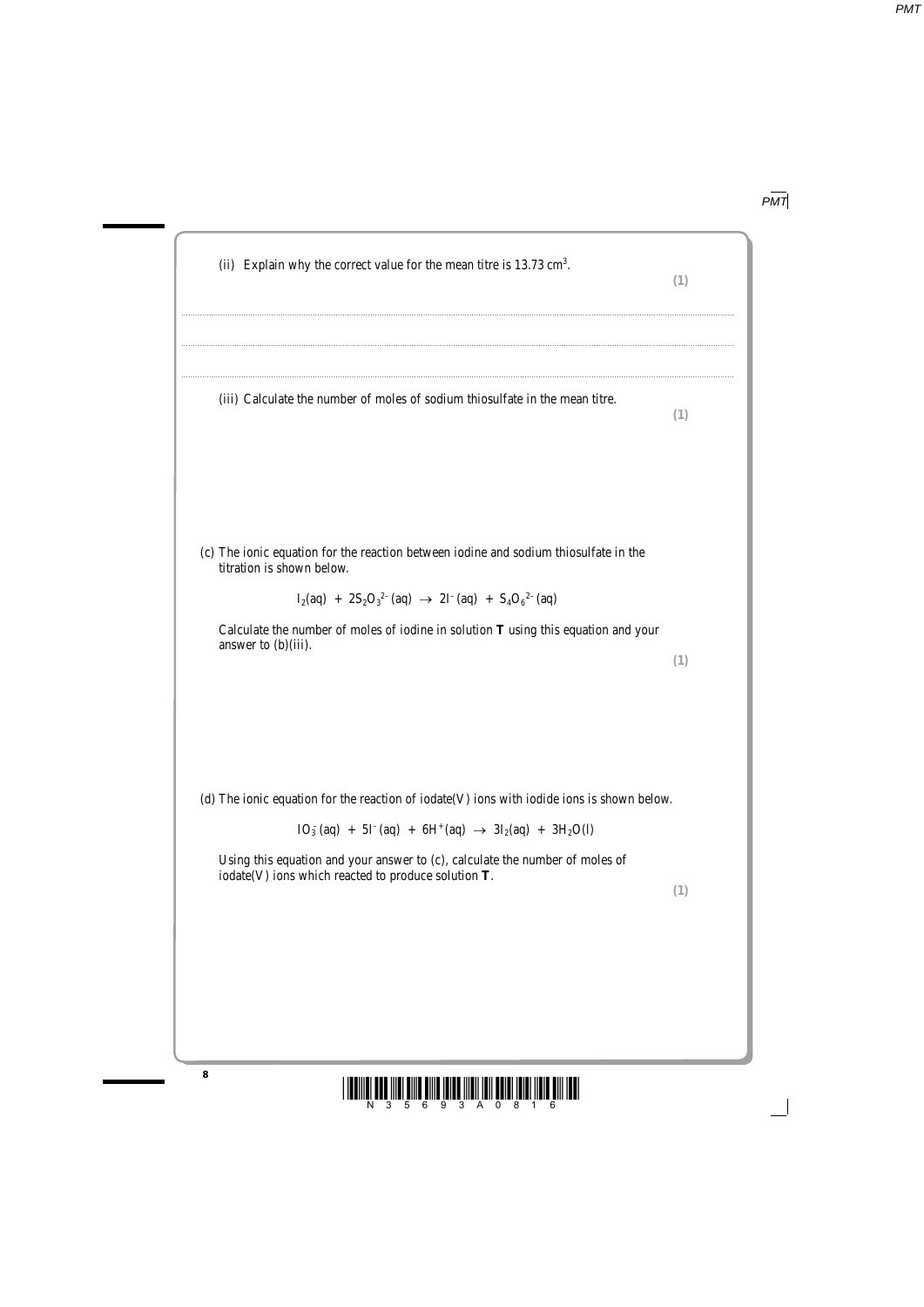**PMT** 

| (e) (i) Name the appropriate flask used in step 1.                                                                                           | (1) |
|----------------------------------------------------------------------------------------------------------------------------------------------|-----|
| (ii) Describe how you would make up exactly $100 \text{ cm}^3$ of potassium iodate(V)<br>solution in this flask, ready for step 2.           | (3) |
|                                                                                                                                              |     |
| (iii) Calculate the number of moles of potassium iodate(V) in $100 \text{ cm}^3$ of the<br>solution, using your answer to (d).               | (1) |
| (iv) Calculate the mass of potassium iodate(V) in the sample.<br>[Assume the molar mass of potassium iodate(V) is $214 \text{ g mol}^{-1}$ ] | (1) |
| (v) Calculate the percentage purity of the sample.                                                                                           | (1) |
| (f) Suggest the most significant hazard in step 3.                                                                                           | (1) |
| (Total for Question $3 = 16$ marks)                                                                                                          |     |

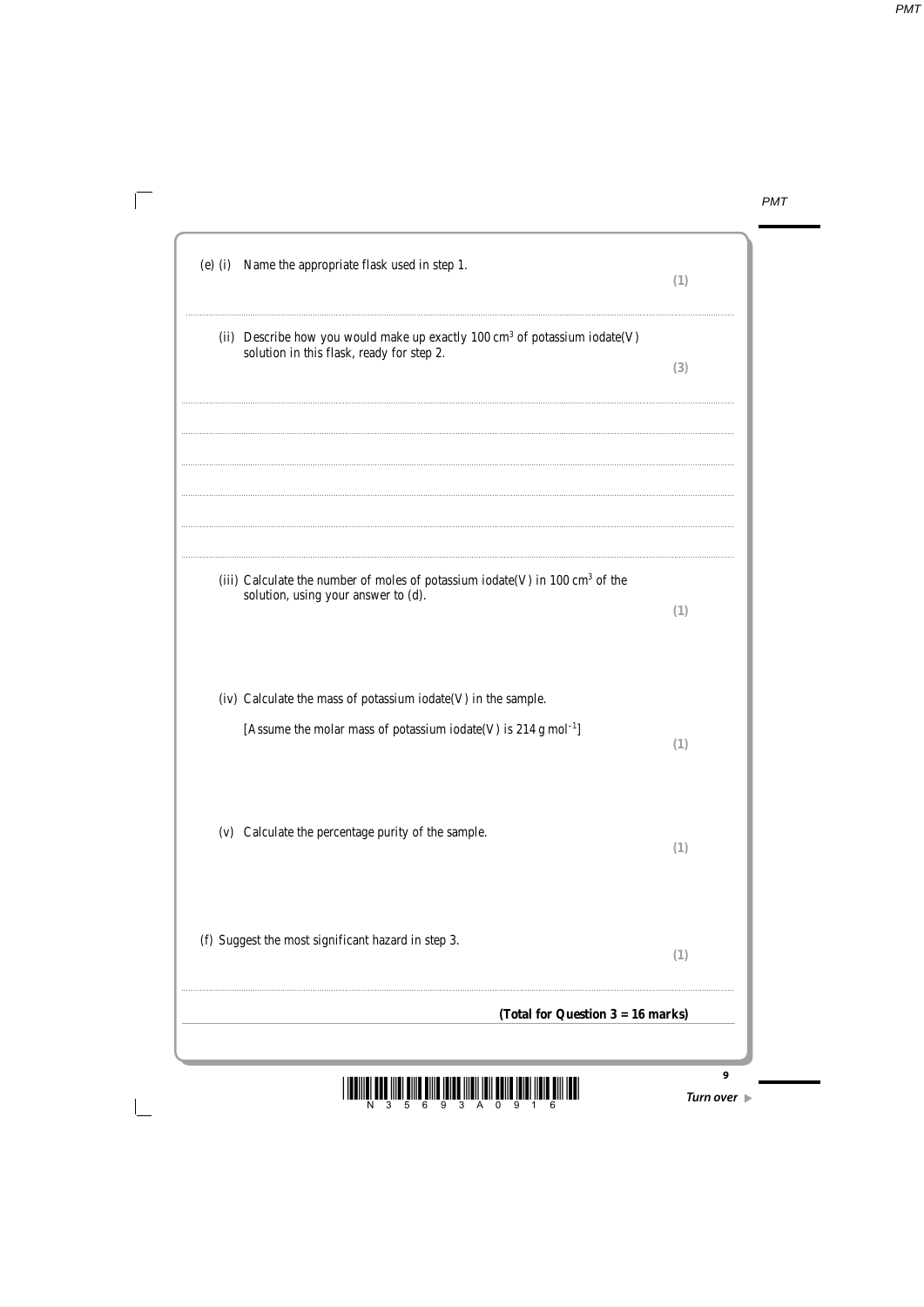**4** An experiment to prepare 0.100 mol of 1-bromobutane uses the reaction of butan-1-ol with hydrogen bromide.

 Hydrogen bromide is formed in the reaction mixture from potassium bromide and moderately concentrated sulfuric acid.

The process has an 80 % yield after purification of the 1-bromobutane.

 $KBr + H_2SO_4 \rightarrow KHSO_4 + HBr$ 

 $CH_3CH_2CH_2CH_2OH + HBr \rightarrow CH_3CH_2CH_2CH_2Br + H_2O$ 

## **The steps of the experimental procedure are as follows.**

- 1. Add measured amounts of potassium bromide and butan-1-ol to  $10 \text{ cm}^3$  of water into a 50 cm<sup>3</sup> two-necked flask.
- 2. Fit the two-necked flask with a reflux condenser and a tap funnel.
- 3. Immerse the flask in a beaker of cold water and add  $10 \text{ cm}^3$  of concentrated sulfuric acid from the tap funnel, a few drops at a time.
	- 4. Remove the flask from the cold water and close the tap on the tap funnel. Heat the mixture under reflux for 30 minutes.
	- 5. Allow the mixture to cool. Then set up the apparatus for distillation. Boil the mixture and collect the distillate in a measuring cylinder.
	- 6. Transfer the distillate to a separating funnel. The distillate consists of two layers, an aqueous layer and impure 1-bromobutane. Separate the two layers.
	- 7. Wash the impure 1-bromobutane with concentrated hydrochloric acid and separate the two layers.
	- 8. Wash the 1-bromobutane layer with sodium hydrogencarbonate solution, releasing any gas formed.
	- 9. Collect the 1-bromobutane layer in a conical flask and add anhydrous sodium sulfate.

10. Decant the 1-bromobutane into a  $50 \text{ cm}^3$  flask.

# **Data**

| Property                            | Butan-1-ol | 1-bromobutane | Water |
|-------------------------------------|------------|---------------|-------|
| Density / $g \text{ cm}^{-3}$       | 0.81       | 1.3           | l.O   |
| Molar mass / g mol <sup>-1</sup>    | 74         | 137           | 18    |
| Boiling temperature $\textdegree$ C | 117.3      | 101.7         | 100.0 |

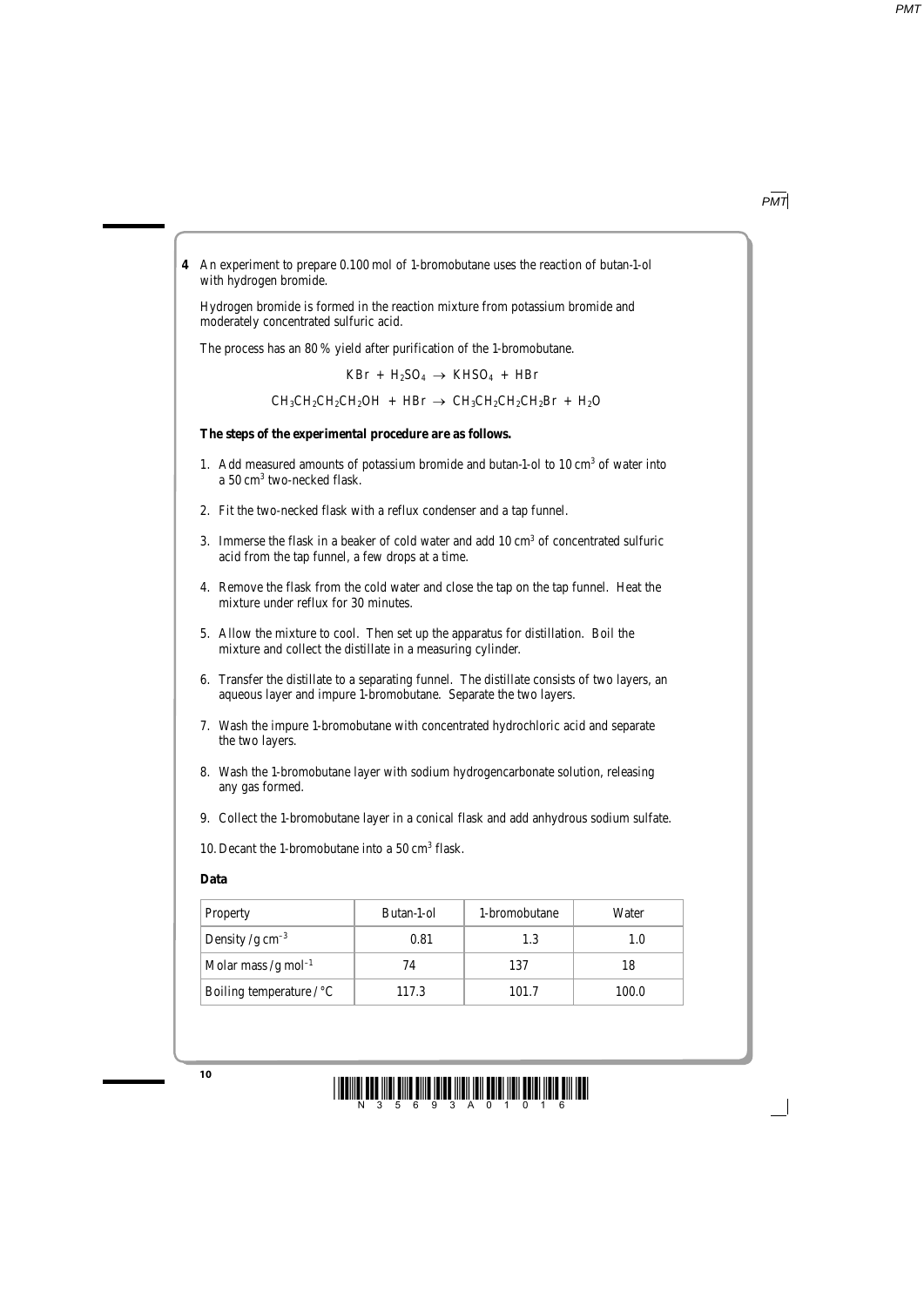(a) (i) Show, by calculation, that 0.125 mol of butan-1-ol is needed to make 0.100 mol of 1-bromobutane.

**(2)**

**(2)**

(ii) Calculate the volume of  $0.125$  mol of butan-1-ol, in cm<sup>3</sup>.

(iii) Calculate the minimum mass of potassium bromide required in step 1.

[The molar mass of potassium bromide is  $119 \text{ g mol}^{-1}$ ]

**(1)**

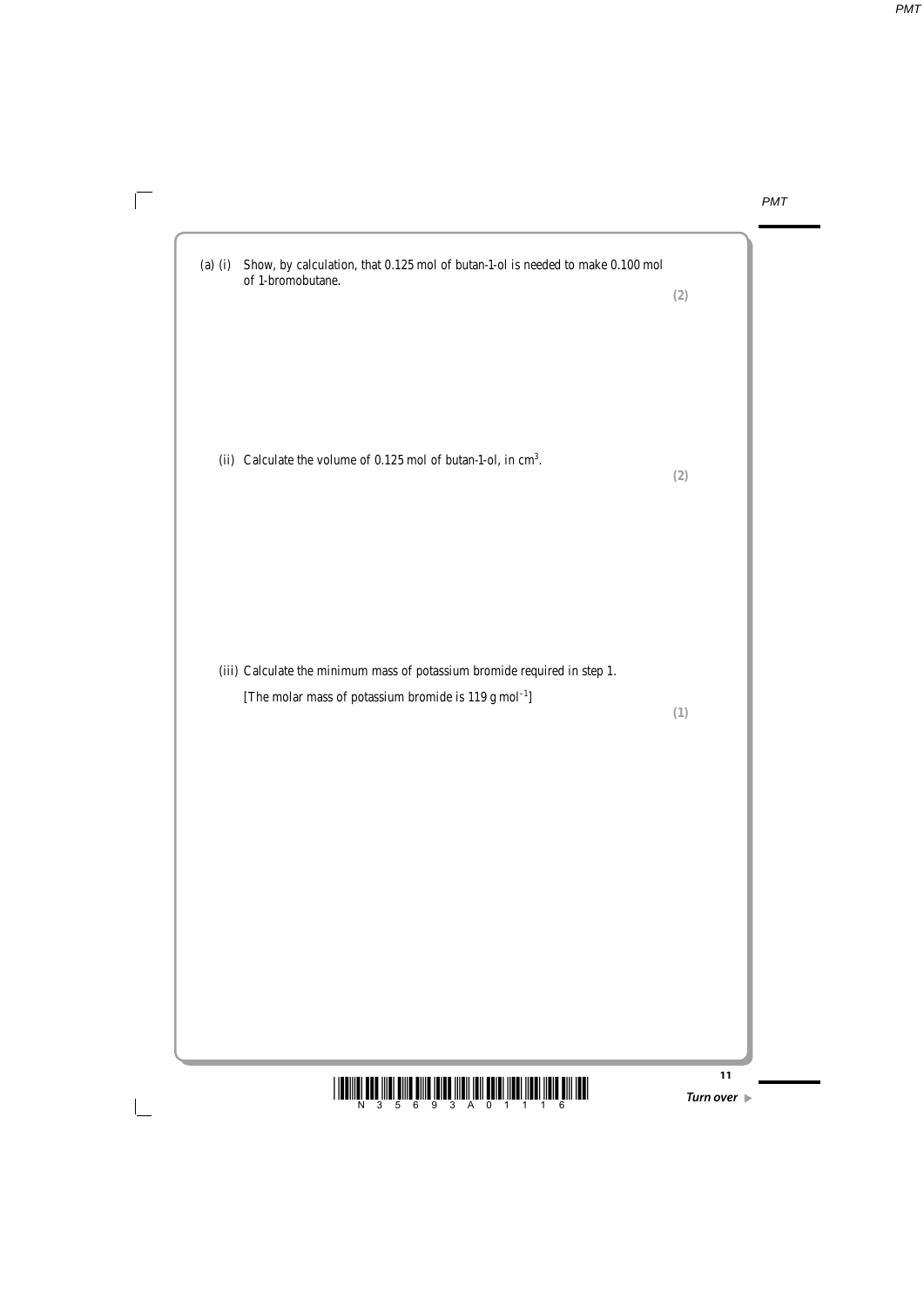| (b) Complete and label the diagram below of the apparatus assembled in steps 1, 2 and<br>3.                                                |     |
|--------------------------------------------------------------------------------------------------------------------------------------------|-----|
| [You may assume that the apparatus is suitably clamped.]<br>tap funnel -<br>concentrated<br>sulfuric acid<br>two-necked flask<br>reactants | (4) |
| 12                                                                                                                                         |     |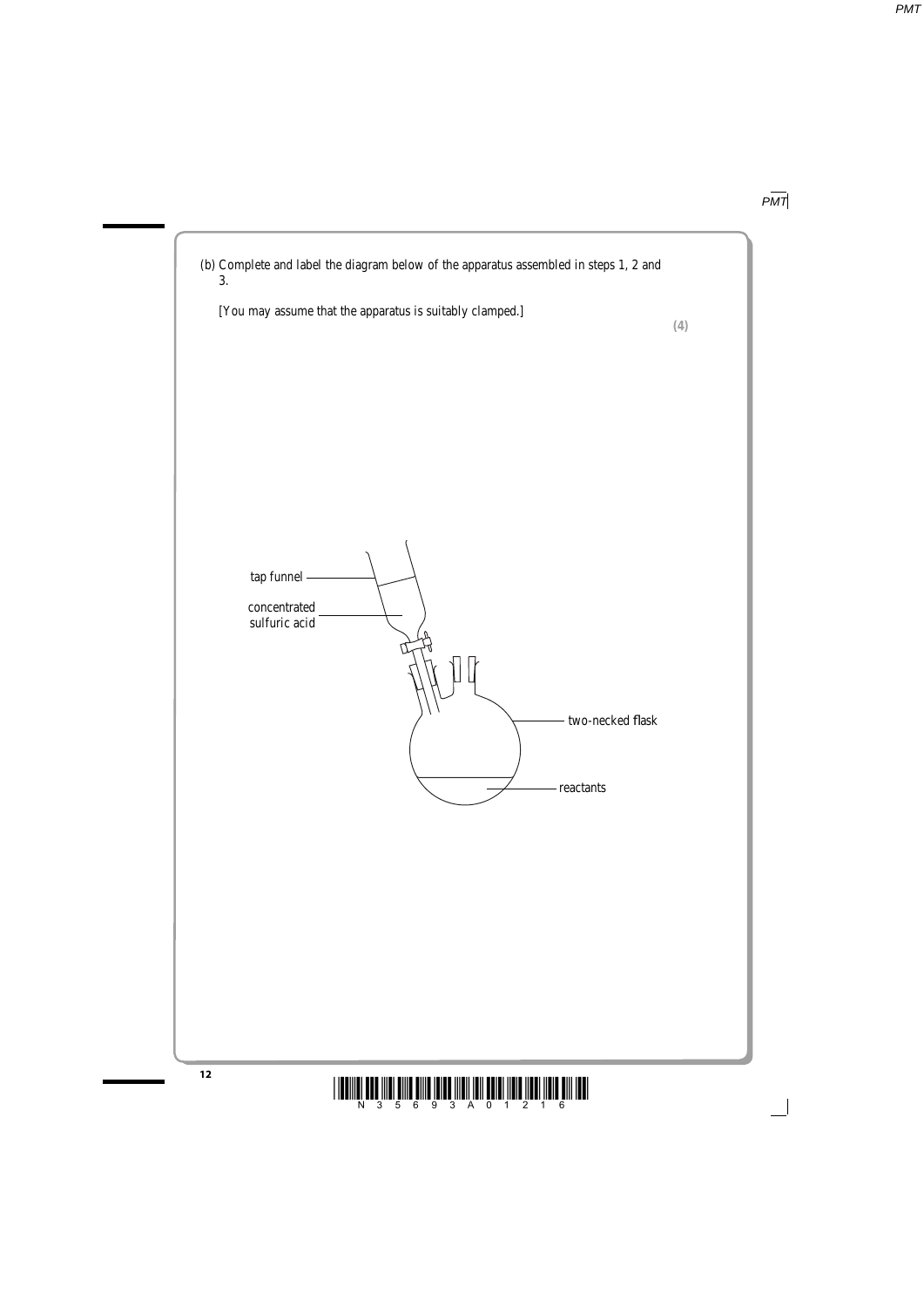| $(c)$ (i) | State, with a reason, whether the upper or lower layer contains 1-bromobutane in<br>step 6.                                                                                                                                        | (1) |
|-----------|------------------------------------------------------------------------------------------------------------------------------------------------------------------------------------------------------------------------------------|-----|
|           | (ii) The product is washed with concentrated hydrochloric acid in step 7 to remove<br>unreacted butan-1-ol. In step 8, why is the product then washed with sodium<br>hydrogencarbonate solution and what causes a build up of gas? | (2) |
|           | (d) (i) What further step is necessary to purify the 1-bromobutane obtained in step 10?                                                                                                                                            | (1) |
|           | (ii) How does the step in $(d)(i)$ give information about the purity of the product?                                                                                                                                               | (1) |
|           | (Total for Question $4 = 14$ marks)                                                                                                                                                                                                |     |
|           | <b>TOTAL FOR PAPER <math>= 50</math> MARKS</b>                                                                                                                                                                                     |     |
|           |                                                                                                                                                                                                                                    |     |
|           |                                                                                                                                                                                                                                    |     |
|           |                                                                                                                                                                                                                                    |     |
|           |                                                                                                                                                                                                                                    |     |

 $\blacksquare$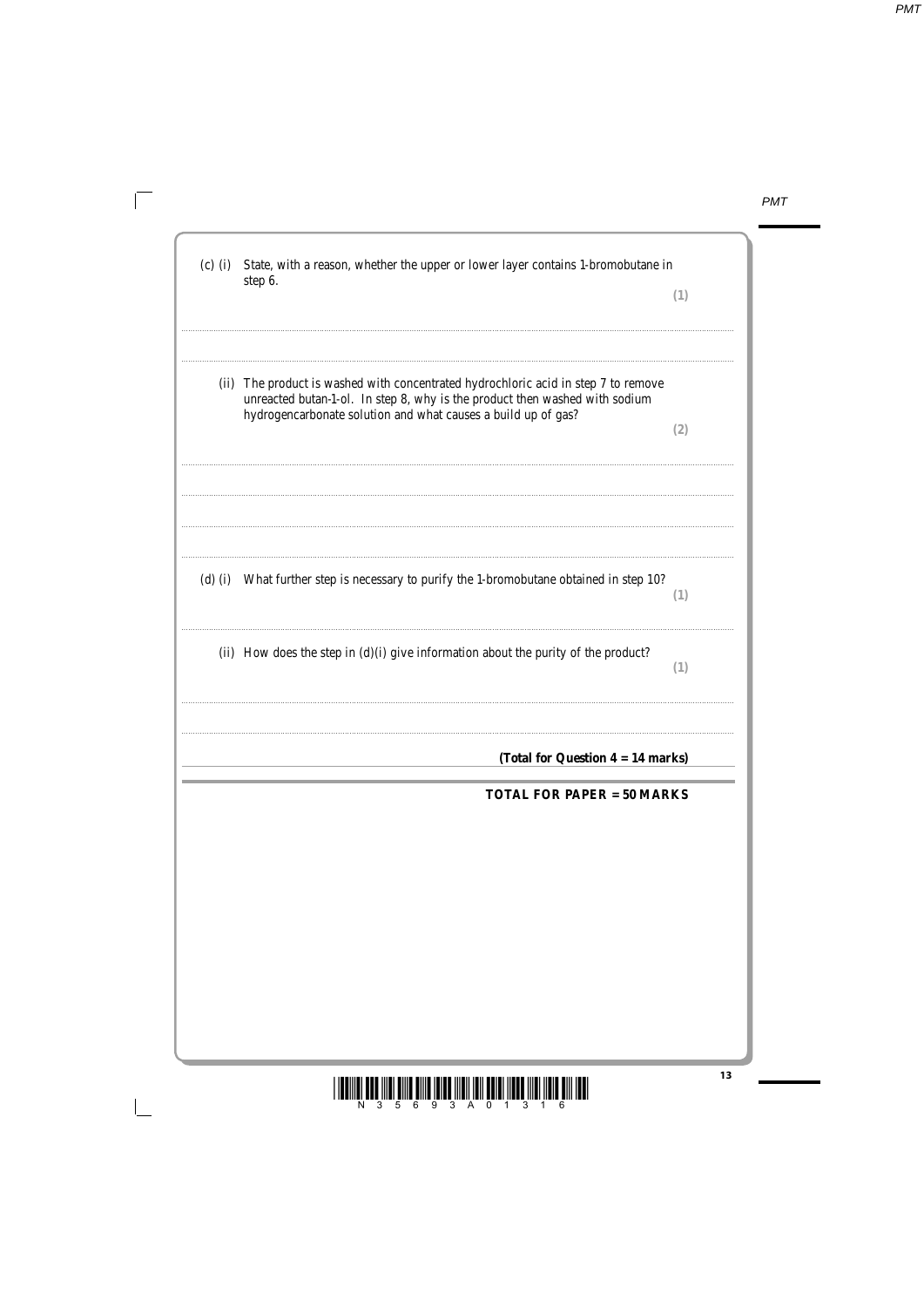**BLANK PAGE** 

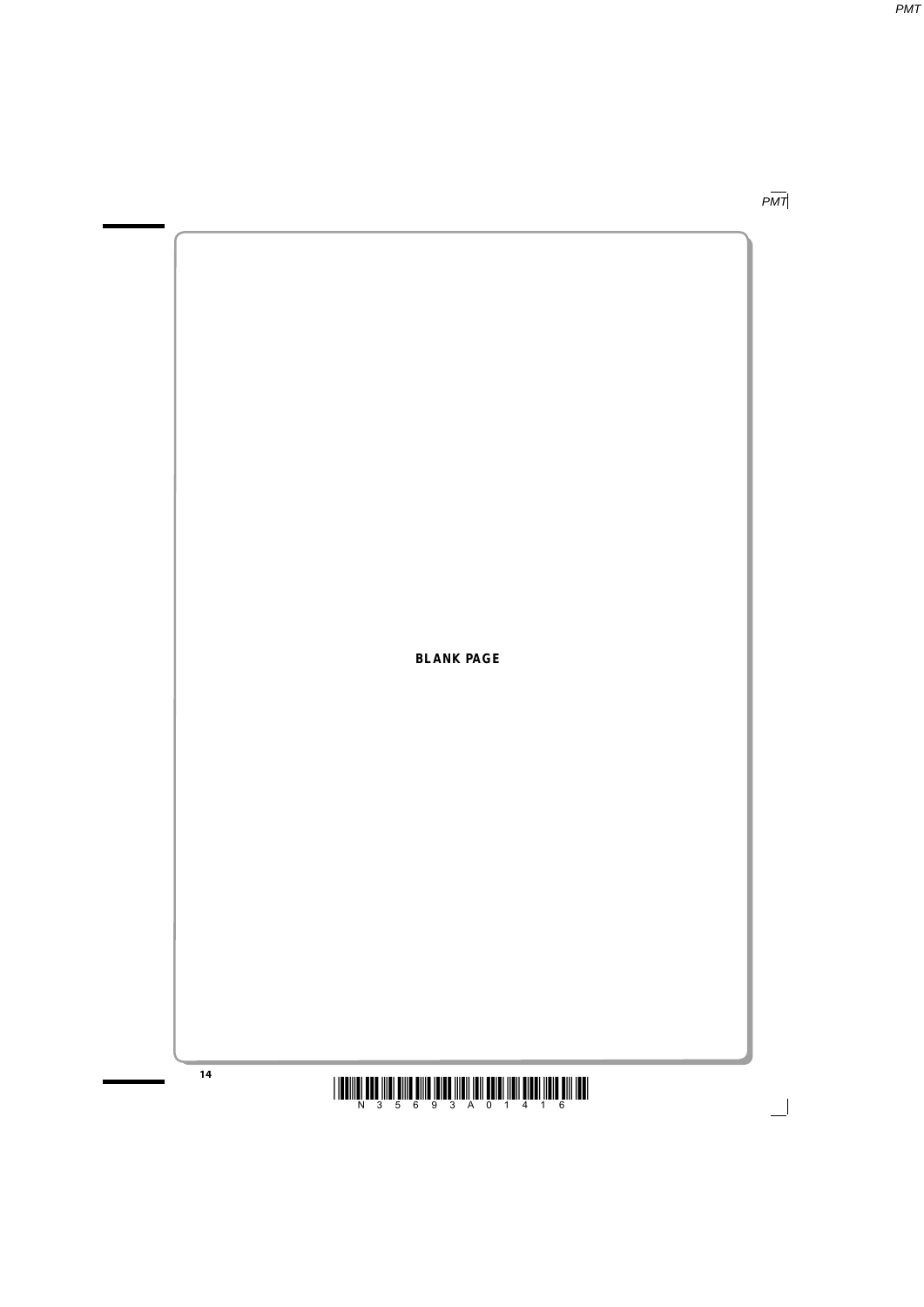**BLANK PAGE**